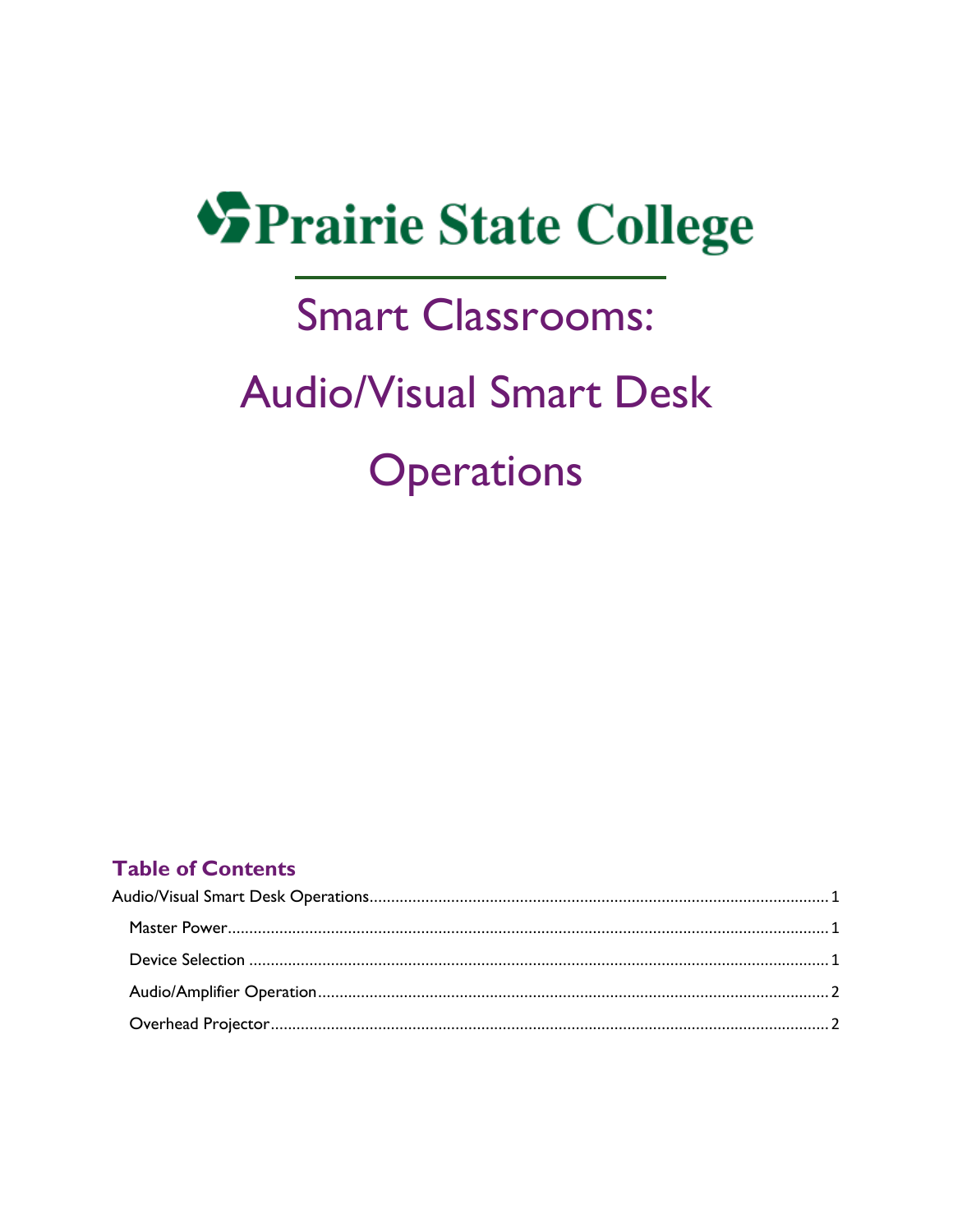### <span id="page-1-0"></span>**Audio/Visual Smart Desk Operations**

**Note:** Remember to turn off any devices that you turned on as well as the classroom lights. Make sure to close the classroom door when you leave.

#### <span id="page-1-1"></span>Master Power

In the cabinet of the desk, look for the device called **Middle Atlantic Products POWER**. Push the switch on the right to the **ON** position.



#### <span id="page-1-2"></span>Device Selection

1. On the main device selector, look at the list to see which device is assigned to which number.

|                                     |  |  | and the first property of the control of the control of the con- | <b>CARD CONTROL COMPANY</b>                                                                                                |
|-------------------------------------|--|--|------------------------------------------------------------------|----------------------------------------------------------------------------------------------------------------------------|
| <b>AUTO SWITCH</b><br><b>ACTIVE</b> |  |  | SHE VIDA APA SERVED                                              | From Some" than "computer" an the Sharp projector research is a few these searchy<br>. Noris Comm.<br>2. Decisioned Camera |

2. Push the appropriate button.



3. To use the computer, ELMO (document imager) or DVD/VHS player, turn on that device.

**Note:** ELMO's do not have remotes and most DVD/VHS players do not have remotes. \_\_\_\_\_\_\_\_\_\_\_\_\_\_\_\_\_\_\_\_\_\_\_\_\_\_\_\_\_\_\_\_\_ \_ \_ \_ \_ \_ \_ \_ \_ \_ \_ \_ \_ \_ \_